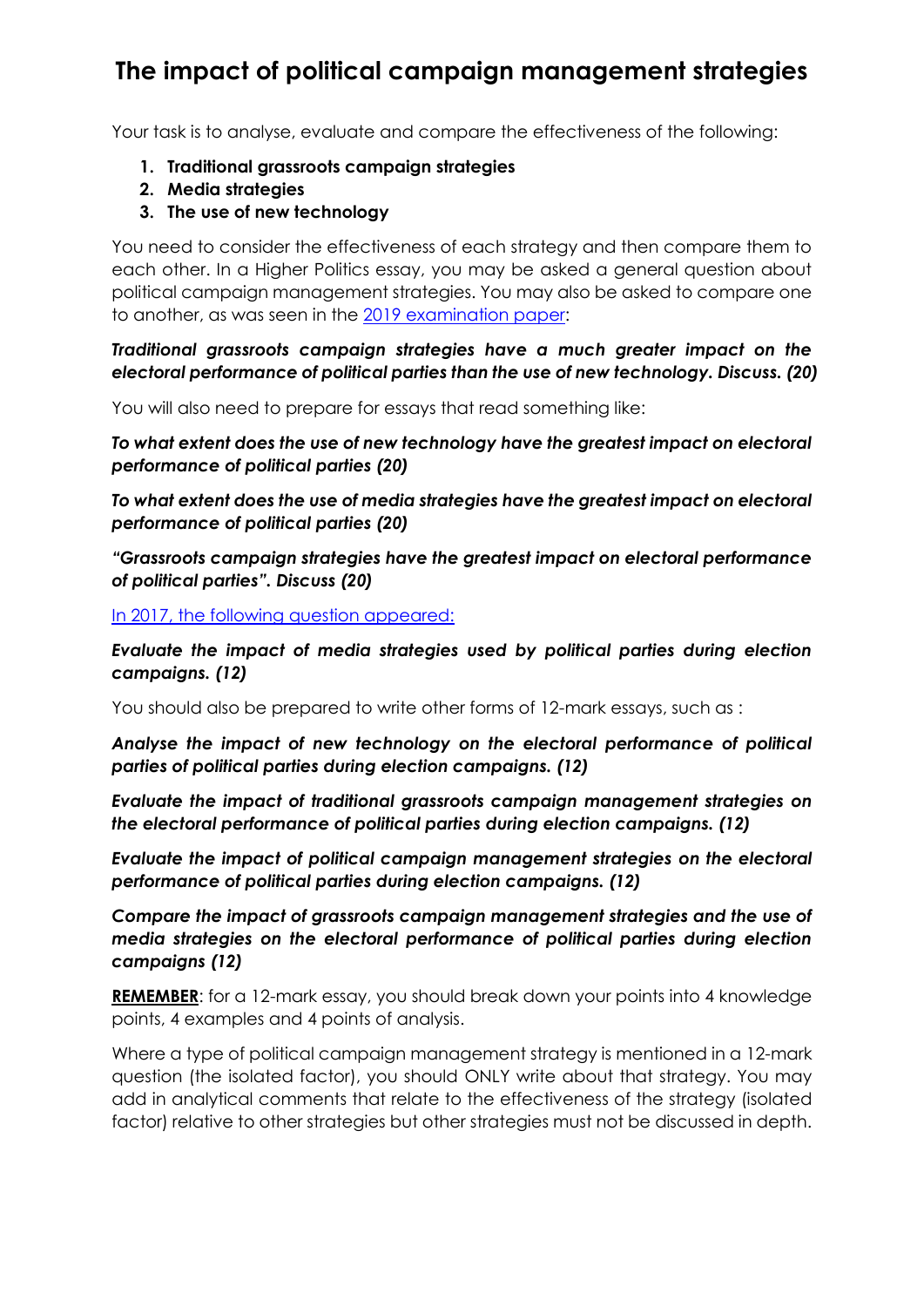# **The impact of political campaign management strategies**

### **TASK 1:**

- $\checkmark$  Ensure that you can write a definition of each strategy.
- $\checkmark$  Identify specific examples from recent elections (2015/2017 & 2019) to show the strategy in action.
- $\checkmark$  Consider how effective the campaign strategy was in relation to the electoral performance of political parties. You should access the following election data to add weight to your responses

#### **2019 General Election Results**

[https://yougov.co.uk/topics/politics/articles-reports/2019/12/17/how-britain-voted-](https://yougov.co.uk/topics/politics/articles-reports/2019/12/17/how-britain-voted-2019-general-election)[2019-general-election](https://yougov.co.uk/topics/politics/articles-reports/2019/12/17/how-britain-voted-2019-general-election)

#### **2017 General Election Results:**

<https://ig.ft.com/election-results-2017/>

**2015 General Election Results:**

<https://researchbriefings.parliament.uk/ResearchBriefing/Summary/CBP-7186>

#### **Useful websites offering analysis of political campaign management strategies:**

<http://www.electionanalysis.uk/>

[https://www.conservativehome.com/thetorydiary/2019/12/how-well-is-the](https://www.conservativehome.com/thetorydiary/2019/12/how-well-is-the-conservative-campaign-machine-running-this-time-round.html)[conservative-campaign-machine-running-this-time-round.html](https://www.conservativehome.com/thetorydiary/2019/12/how-well-is-the-conservative-campaign-machine-running-this-time-round.html)

<https://www.ft.com/content/8610dc48-0148-11ea-b7bc-f3fa4e77dd47>

[https://www.ecanvasser.com/campaignblueprint/political-campaign-strategy-](https://www.ecanvasser.com/campaignblueprint/political-campaign-strategy-2019/)[2019/](https://www.ecanvasser.com/campaignblueprint/political-campaign-strategy-2019/)

[https://inews.co.uk/news/politics/general-election-tv-debates-influence-who](https://inews.co.uk/news/politics/general-election-tv-debates-influence-who-people-vote-for-explained-1303819)[people-vote-for-explained-1303819](https://inews.co.uk/news/politics/general-election-tv-debates-influence-who-people-vote-for-explained-1303819)

[https://www.campaignlive.co.uk/article/2019-general-election-welcome-social](https://www.campaignlive.co.uk/article/2019-general-election-welcome-social-media-war/1666942)[media-war/1666942](https://www.campaignlive.co.uk/article/2019-general-election-welcome-social-media-war/1666942)

[https://www.theguardian.com/politics/2017/jun/09/digital-strategists-give-victory-to](https://www.theguardian.com/politics/2017/jun/09/digital-strategists-give-victory-to-labour-in-social-media-election-facebook-twitter)[labour-in-social-media-election-facebook-twitter](https://www.theguardian.com/politics/2017/jun/09/digital-strategists-give-victory-to-labour-in-social-media-election-facebook-twitter)

[https://www.theguardian.com/commentisfree/2017/jun/12/labour-knocking-on](https://www.theguardian.com/commentisfree/2017/jun/12/labour-knocking-on-doors-jeremy-corbyn-momentum)[doors-jeremy-corbyn-momentum](https://www.theguardian.com/commentisfree/2017/jun/12/labour-knocking-on-doors-jeremy-corbyn-momentum)

<https://electionleaflets.org/leaflets/?page=4>

<https://labour.org.uk/wp-content/uploads/2019/10/Why-we-knock-on-doors.pdf>

[https://www.bbc.co.uk/news/election-2015-32673439#](https://www.bbc.co.uk/news/election-2015-32673439)

[https://whatsnewinpublishing.com/how-people-in-the-uk-are-accessing-news-6-key](https://whatsnewinpublishing.com/how-people-in-the-uk-are-accessing-news-6-key-findings)**[findings](https://whatsnewinpublishing.com/how-people-in-the-uk-are-accessing-news-6-key-findings)**